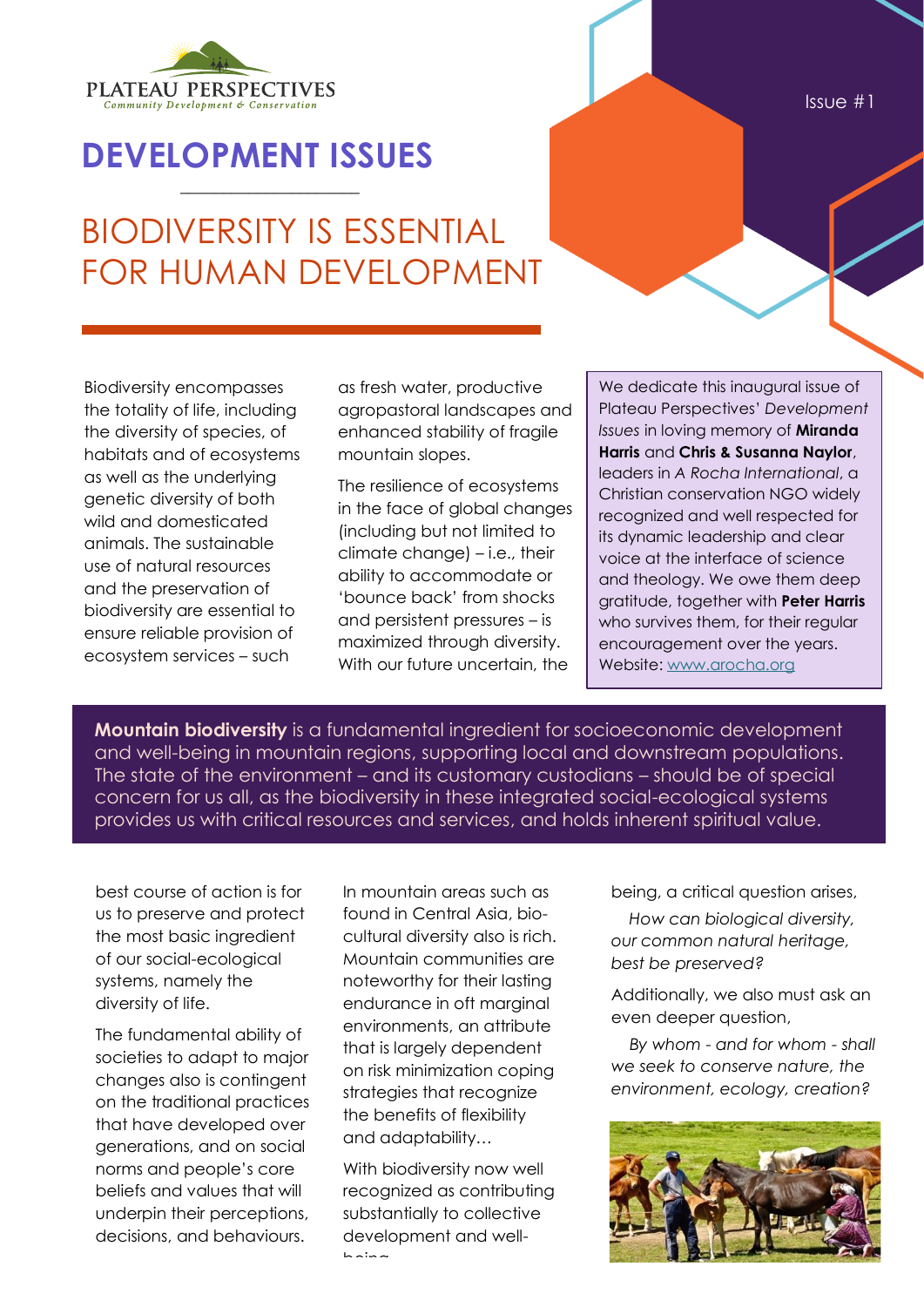# **BIOCULTURAL DIVERSITY**

Traditional knowledge and practices strengthen sustainable food systems





All around the world, many indigenous peoples and local communities have found novel ways to survive, even thrive, in the oft harsh environments around them – drawing their sustenance both from natural resources and 'tools' such as livestock and from the sacred. Over time, deeply held shared values and belief systems have transformed into common experience,

broadly recognized as culture.

The important roles of culture in sustainable development is relatively under-appreciated. Cultural continuity and sense of identity may be difficult to measure, yet they are crucial and directly affect people's quality of life. The values of traditional knowledge, local and customary practices and alternate 'ways of knowing' are finally being recognized and appreciated – with key

implications for the strengthening or regional sustainability and resilience.

Cultural diversity is especially rich in mountain areas, where rugged terrain has limited communication and interactions, often leading to development of unique solutions. Many such peoples and territories exist all around the world.

Recognizing, valuing and ensuring the survival of traditional Territories of Life enriches everyone, everywhere.

### **THE MOUNTAINS OF CENTRAL ASIA** A global biodiversity hotspot

Central Asia is situated at the interface of several global bioregions and the nexus of the Tianshan, Pamirs and Hindukush ranges. Together, these biogeographic elements have conferred on the region a wealth of ecosystems, habitats, and wildlife.

The Critical Ecosystem Partnership Fund will invest around US\$ 8 million in 2020-24, aiming to strengthen conservation in this high value global hotspot. National governments, civil society, academia and other international partners will join forces, further building other mobilization efforts such as the global snow leopard programme, or GSLEP, and jointly respond to their collective challenges through this funding opportunity.

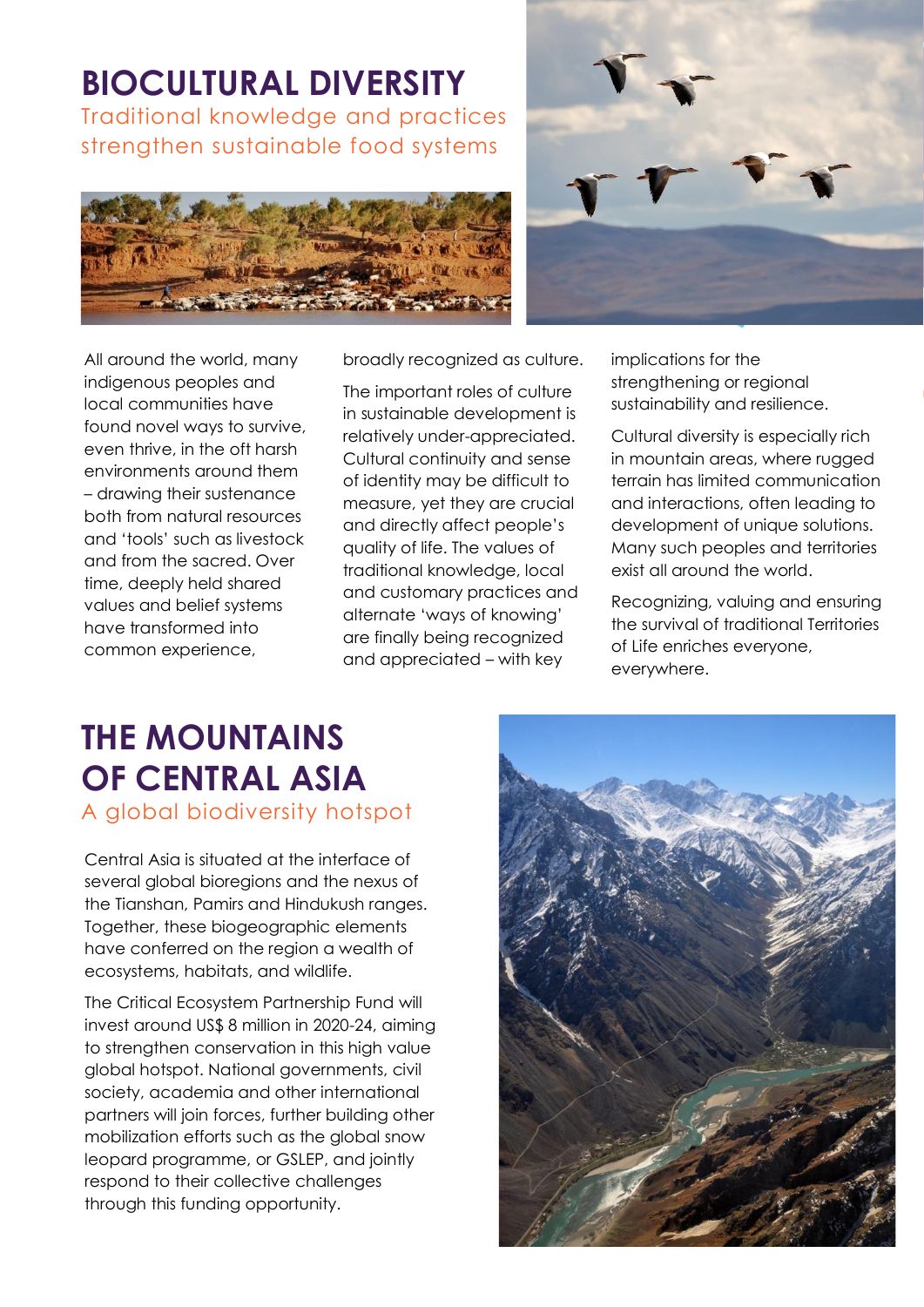## **KEY BIODIVERSITY AREAS**

Foundations for socio-ecological resilience and sustainability in Central Asian mountains

Key biodiversity areas (KBAs) have been identified across Central Asia – these are both the most biodiverse and the most sensitive regions, highly vulnerable to disturbances. Development investments therefore must consider the ecological costs of proposed interventions, and internalize them. KBAs can assist in such processes, e.g. assessing the potential impacts of China's Belt & Road Initiative (BRI) in Central Asia. KBAs also may

support regional conservation by enabling a gap analysis of protected areas with overlay of KBAs in mountain regions, thus guiding prioritizations.

Such processes also should include territories conserved by indigenous peoples and local communities, as these collectively encompass over a quarter of the world's land area and overlap many KBAs.

A further regional approach for conservation of mountain ecosystems and KBAs that has gained high political support in Central Asia is the Global Snow Leopard & Ecosystem Protection (GSLEP) program, based in Bishkek, Kyrgyzstan.

Effective protection of KBAs will enhance long-term development opportunities and outcomes, and strengthen adaptive capacities.

## **THREATS AND OPPORTUNITIES FOR SUSTAINABLE MOUNTAIN DEVELOPMENT IN HIGH ASIA**

Established, emerging, and horizon issues

With unique sociopolitical legacies as post-Soviet countries, harsh and often degrading environmental conditions, and significantly affected by climate change and other global pressures, mountainous regions of greater Central Asia find themselves at a critical juncture. High stakes hinge on the decisions now being made in regard to development.

Development threats in greater Central Asia include…

- Failure to mainstream biodiversity across all sectors
- Climate change, melting glaciers, altered water regimes
- Pressures of globalization, esp. in regard to food systems
- Large linear infrastructure, e.g. Belt & Road Initiative (BRI) with threats to migratory species and a risk of debt traps

Opportunities for conservation and sustainability include…

- Focus on Green Economy, including renewable energies
- Building partnerships and aligning goals along the SDGs
- Strengthening ICCAs Territories of Life (success record)
- Raising awareness, emerging information technologies